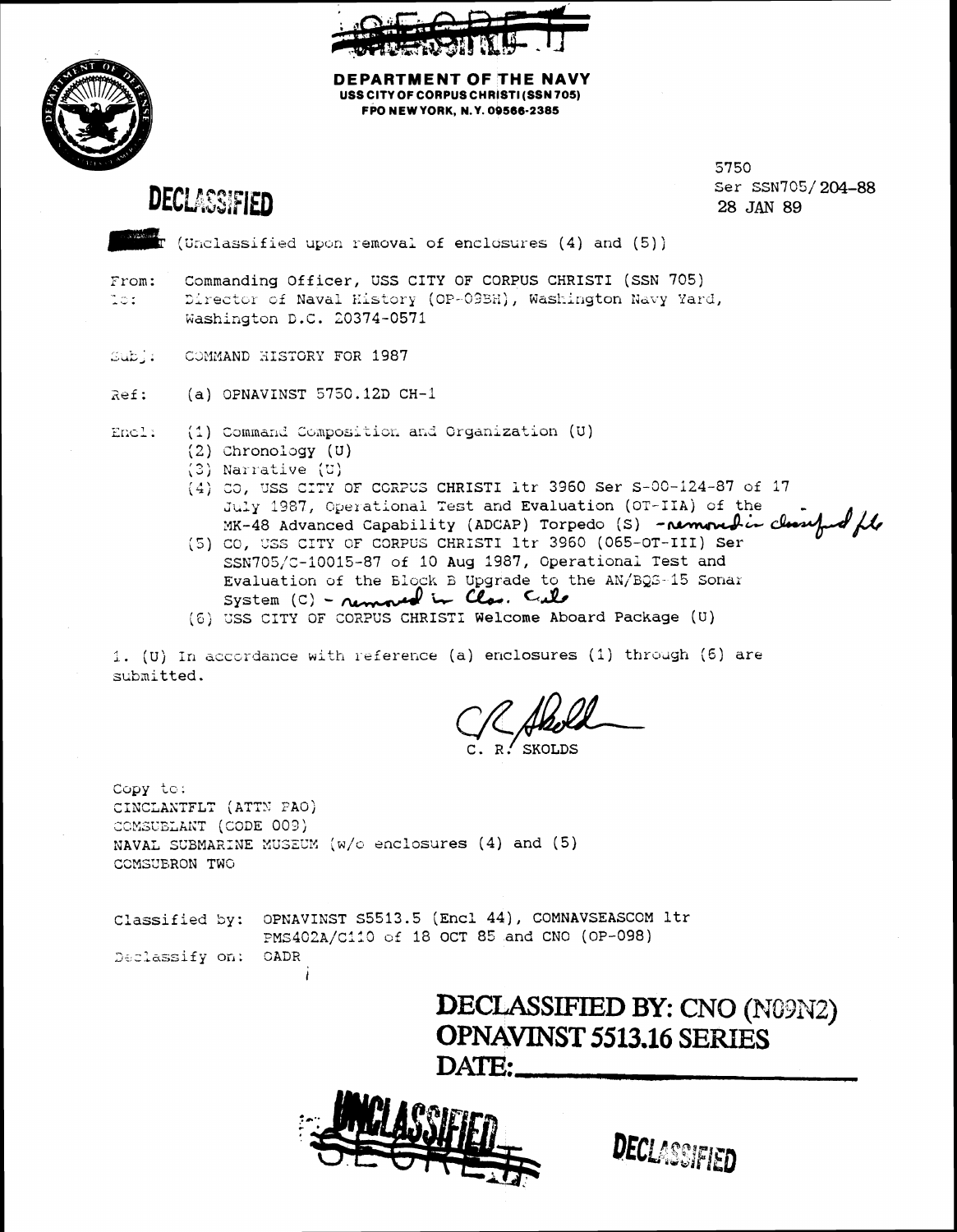

DECLASSIFIED

#### COMMAND COMPOSITION AND ORGANIZATION

1. MISSION:

In accordance with COMSUBLANT OPORD 2000 the mission is to carry out tasks assigned by higher authority, fulfill assigned commitments, maintain high standards of personnel and material readiness for naval action, and strive continuously to improve submarine tactics in the accomplishment of the mission.

In accordance with OPNAVINST C3501.2G, NAVAL WARFARE MISSION AREAS AND REQUIRED OPERATIONAL CAPABILITY/PROJECTED OPERATIONAL ENVIRONMENT STATEMENTS the following Naval Warfare Mission Areas are assigned to SSN's (not in priority order):

Primary:

- 1. Anti-Surface Warfare
- 2. Anti-Submarine Warfare
- 3. Command, Control and Communications
- 4. Intelligence
- 5. Mobility
- 6. Strike Warfare

Secondary:

- 1. Amphibious Warfare
- 2. Electronic Warfare
- 3. Mine Warfare
- 4. NonCombat Operations
- 5. Naval Special Warfare
- 2. ORGANIZATIONAL STRUCTURE:
	- a. Immediate Senior in Chain of Command (ISIC): Commander Submarine Squadron Two
	- b. Units under operational/administrative control: None.
- 3. COMMANDER AND BIOGRAPHY:

a. Commander: CDR Stephen I. Johnson, USN



 $Encl(1)$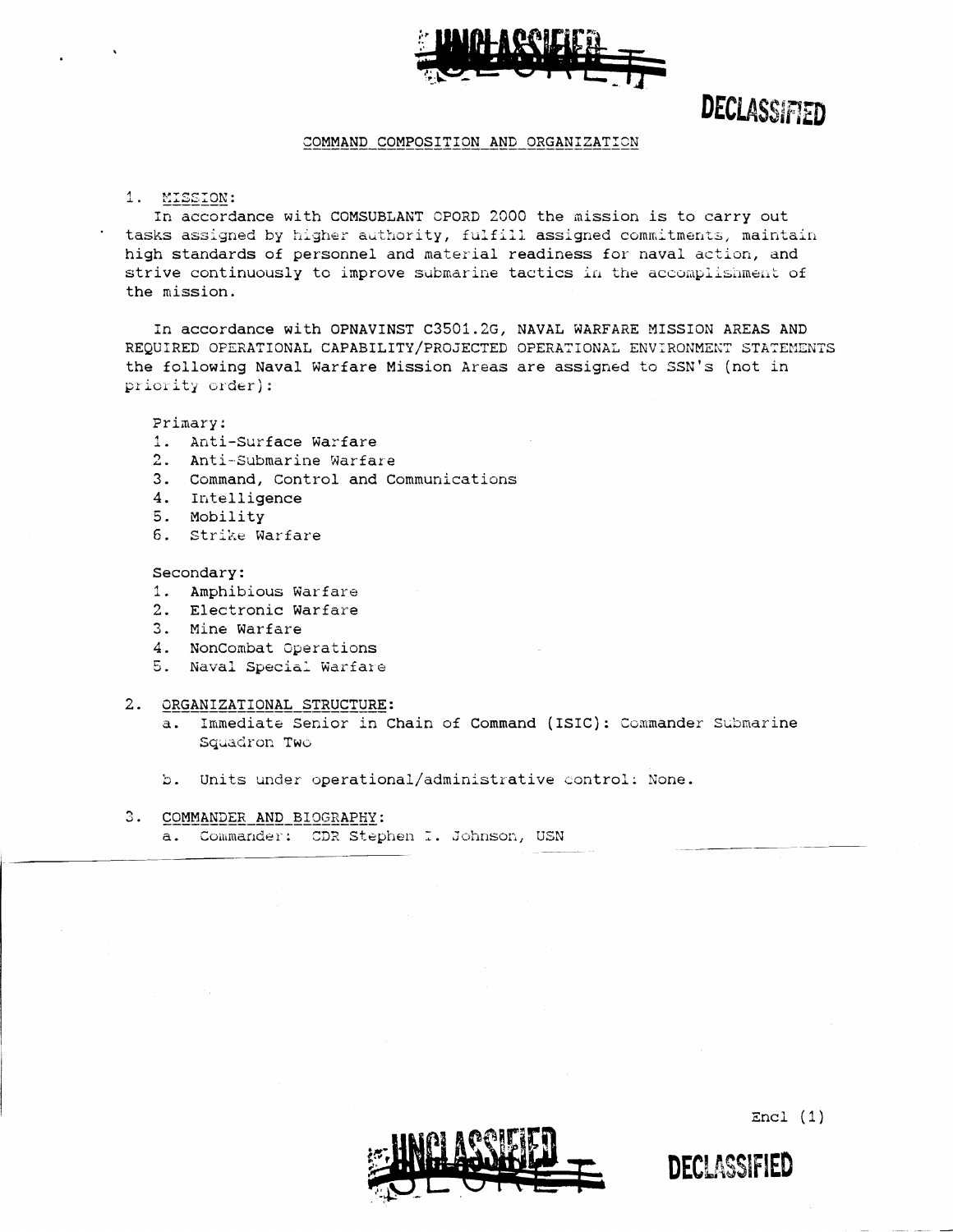UNGLASSIFIED<sup>1</sup>

# DECLASSIFIED

4. PERMANENT DUTY STATION: New London, Ct.

5. TYPE AND NUMBER OF AIRCRAFT ASSIGNED: None.

2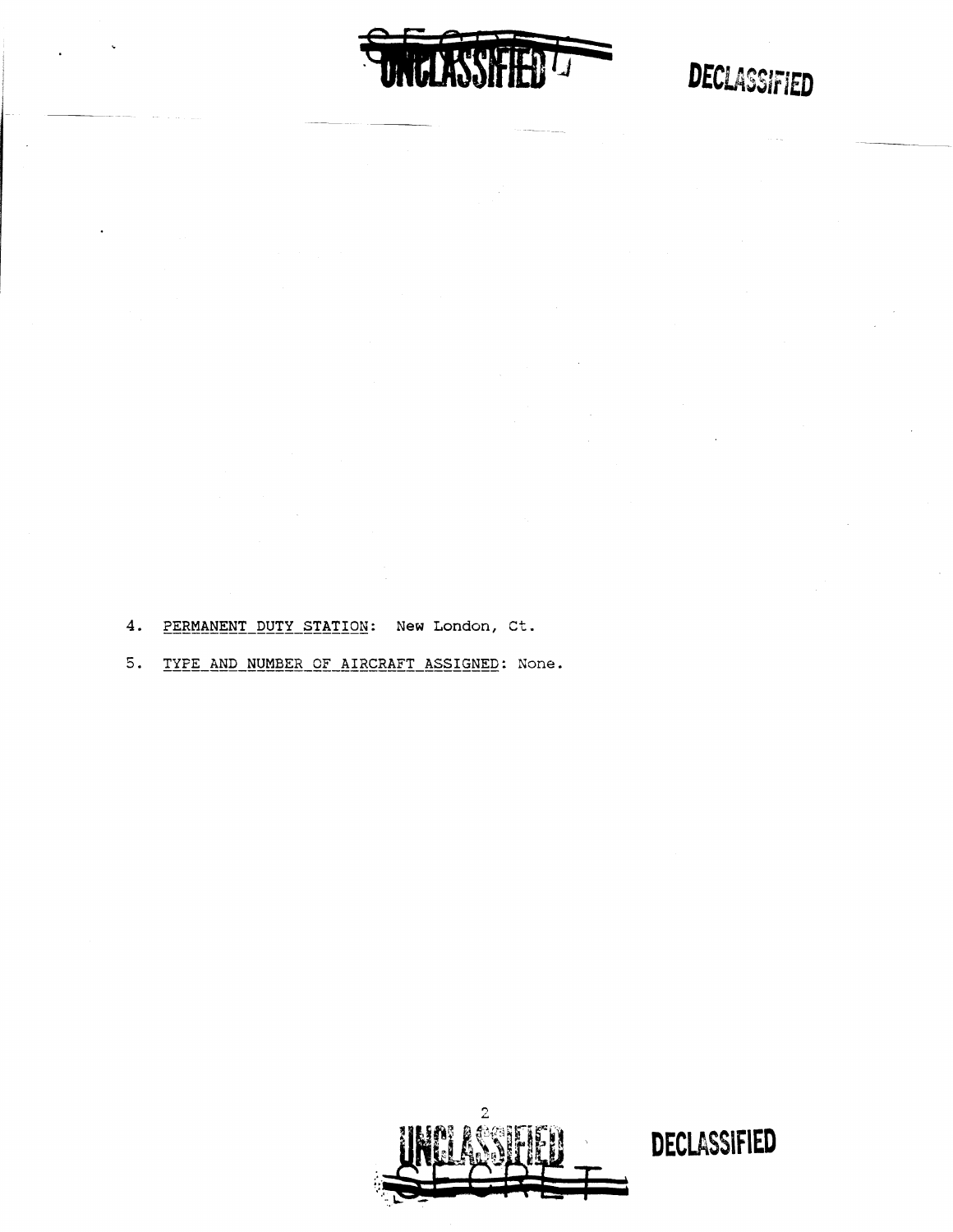#### CHRONOLOGY

DATE **EVENT** 

# JANUARY

- Inport, Port Canaveral, F1 to load MK-48 ADCAP Torpedoes
- $5 -$ Underway for AUTEC for test firings of MK-48 ADCAP Torpedoes
- $15<sub>1</sub>$ Inport, Fort Lauderdale, F1 for port visit
- 16 Underway for Port Canaveral, Fl
- $17<sub>1</sub>$ Inport, Port Canaveral, Fl to load MK-48 ADCAP Torpedoes
- 19. Underway for AUTEC for test firings of MK-48 ADCAP Torpedoes
- $27$ Inport, New London, Ct for upkeep

## FEBRUARY

- $25<sub>1</sub>$ Underway for Sea Trials
- $27$ Inport, New London, Ct

## MARCH

- $\mathbb C$ Underway for Port Canaveral, Fl
- Inport, Port Canaveral, Il to load MK-43 ADCAP torpedoes  $\leq$
- Underway for AUTEC for test firings of MK-48 ADCAP Torpedoes
- Inpurt, Port Canaveral, F1 to load MK-48 ADCAP torpedoes
- $\frac{24}{14}$ Underway for AUTEC for test firings of MK-48 ADCAP Torpedoes
- $27$ Conducted Dependent's Cruise in Long Island Sound
- $27<sub>1</sub>$ Inport, New London, Ct for upkeep

#### APRIL

- S. Underway for Port Canaveral, Fl
- Inport, Port Canaveral, M1 to load Mk-48 ADCAP Torpedocs 91
- $10<sup>2</sup>$ Underway for AUTEC for test firings of MK-48 ADCAP Torpedoes
- $21 -$ Inport, New London, Ct (State Pier) to pick up the Nuclear Propulsion Examining Board (NPEB)
- 22. Underway for an Operational Reactor Safeguards Examination (ORSE)
- $23 -$ Inport, New London, Ct

#### MAT

- Underway for Port Canaveral, Fl  $\div$
- 7 Inport, Port Canaveral, Fl to load MK-48 ADCAP Torpedoes
- $\epsilon$ Underway for AUTEC for test firings of MK-48 ADCAP Torpedoes
- $14$ Import, New London, Ct for upkeep and battery replacement

#### **JUNE**

- Underway for Port Canaveral, Fl G.
- $\mathbb{S}^+$ Inport, Port Canaveral, F1 to load MK-48 ADCAP Torpedoes
- 10. Underway for AUTEC for test firings of MK-48 ADCAP Torpedoes
- Inport, Fort Canaveral, F1 for Medevac of a crewmember suspected of ં મે having a heart attack then underway for Charleston, SC for Midshipmen Operations
- Inport, Port Canaveral, Fl to load MK-48 ADCAP Torpedoes. CO. Previously Medevac'd crewmember returned to full duty.

 $Enc1(2)$ 



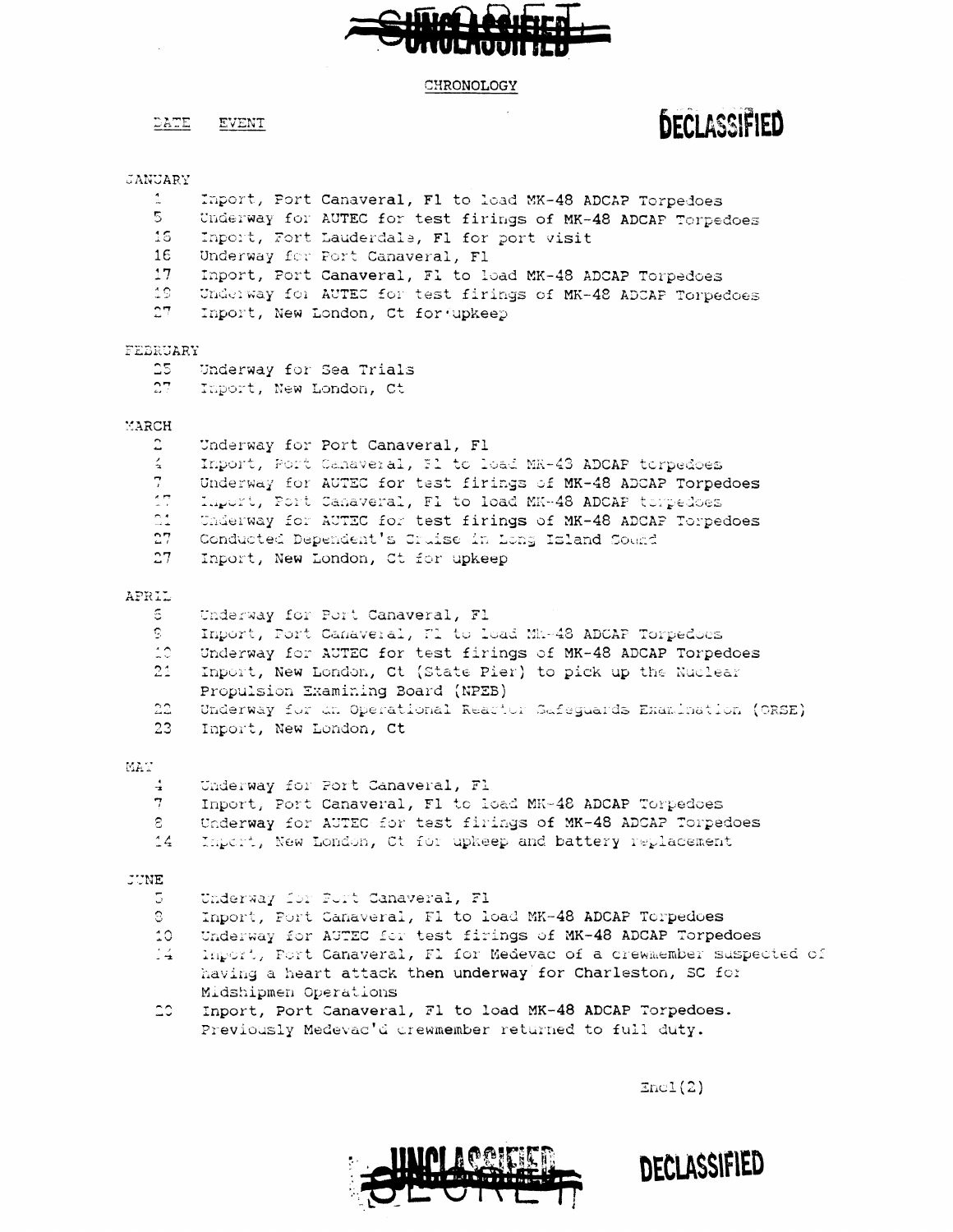# CHRONOLOGY

**COLOR** JUNIO EN MONTE

17

# DECLASSIFIED

 $\ddot{\phantom{1}}$ 

| 23 <sub>1</sub><br>28 | Underway for AUTEC for test firings of MK-48 ADCAP Torpedoes<br>Inport, New London, Ct             |
|-----------------------|----------------------------------------------------------------------------------------------------|
| <b>JULY</b>           |                                                                                                    |
| 5.                    | Underway for Port Canaveral, Fl                                                                    |
| 9.                    | Inport, Port Canaveral, Fl to load MK-48 ADCAP Torpedoes                                           |
| 10                    | Underway for AUTEC for test firings of MK-48 ADCAP Torpedoes                                       |
| 16                    | Inport, Bermuda at HMS Malabar for port visit                                                      |
| 20 <sub>1</sub>       | Underway for Port Canaveral, Fl                                                                    |
| $22^{\circ}$          | Inport, Port Canaveral, F1 to load MK-48 ADCAP Torpedoes                                           |
| 24 <sub>1</sub>       | Underway for AUTEC for test firings of MK-48 ADCAP Torpedoes and                                   |
|                       | Midshipmen Operations                                                                              |
| <b>AUGUST</b>         |                                                                                                    |
| 8.                    | Inport, Port Canaveral, F1 to load MK-48 ADCAP Torpedoes                                           |
| 2C                    | Underway for AUTEC for test firings of MK-48 ADCAP Torpedoes                                       |
| 15.                   | Inport, New London, Ct for upkeep and drydocking                                                   |
|                       |                                                                                                    |
| SEPTEMBER<br>15.      | Underway for Sea Trials following uphosp                                                           |
| 19 <sub>1</sub>       | Inport, New London, Ct                                                                             |
| 22 <sub>1</sub>       | Underway for Underway Material Inspection by the Board of Inspection                               |
|                       | and Survey                                                                                         |
| 23                    | Inport, New London, Ct for upkeep                                                                  |
|                       |                                                                                                    |
| <b>OCTOBER</b>        |                                                                                                    |
| $\mathbf{1}$          | Underway for Exercise Agile Player                                                                 |
| $\mathbf{2}$          | Inport, New London, Ct                                                                             |
| 13                    | Underway for Exuma Sound for testing of the Propulsion Shaft Test<br>Device (PSTD) (S/A SSN-03465) |
| 24                    | Inport, Port Canaveral, F1 to load MK-48 ADCAP Torpedoes                                           |
| 27 <sub>1</sub>       | Underway for AUTEC for test firings of MK-48 ADCAP Torpedoes                                       |
| 31 <sub>1</sub>       | Arrival of the NPEB for an unscheduled ORSE                                                        |
| <b>NOVEMBER</b>       |                                                                                                    |
| $\mathbb{1}$          | Inport, Port Canaveral, F1 to drop off the NPEB and load MK-48 ADCAP                               |
|                       | Torpedoes                                                                                          |
| 5.                    | Underway for AUTEC for test firings of MK-48 ADCAP Torpedoes                                       |
| 3                     | Inport, Port Canaveral, F1 to offload MK-48 ADCAP Torpedoes                                        |
| 10                    | Underway for New London, Ct                                                                        |
| 13.                   | Inport, New London, Ct to load MK-48 ADCAP Torpedoes                                               |
| 18                    | Underway for AUTEC for test firings of MK-48 ADCAP Torpedoes                                       |
| 25                    | Inport, New London, Ct for upkeep and holiday standdown                                            |
| DECEMBER              |                                                                                                    |
|                       | 15-17 Conducted a Navy Technical Proficiency Inspection (NTPI)                                     |
|                       |                                                                                                    |
|                       |                                                                                                    |
|                       |                                                                                                    |



DECLASSIFIED

 $\overline{2}$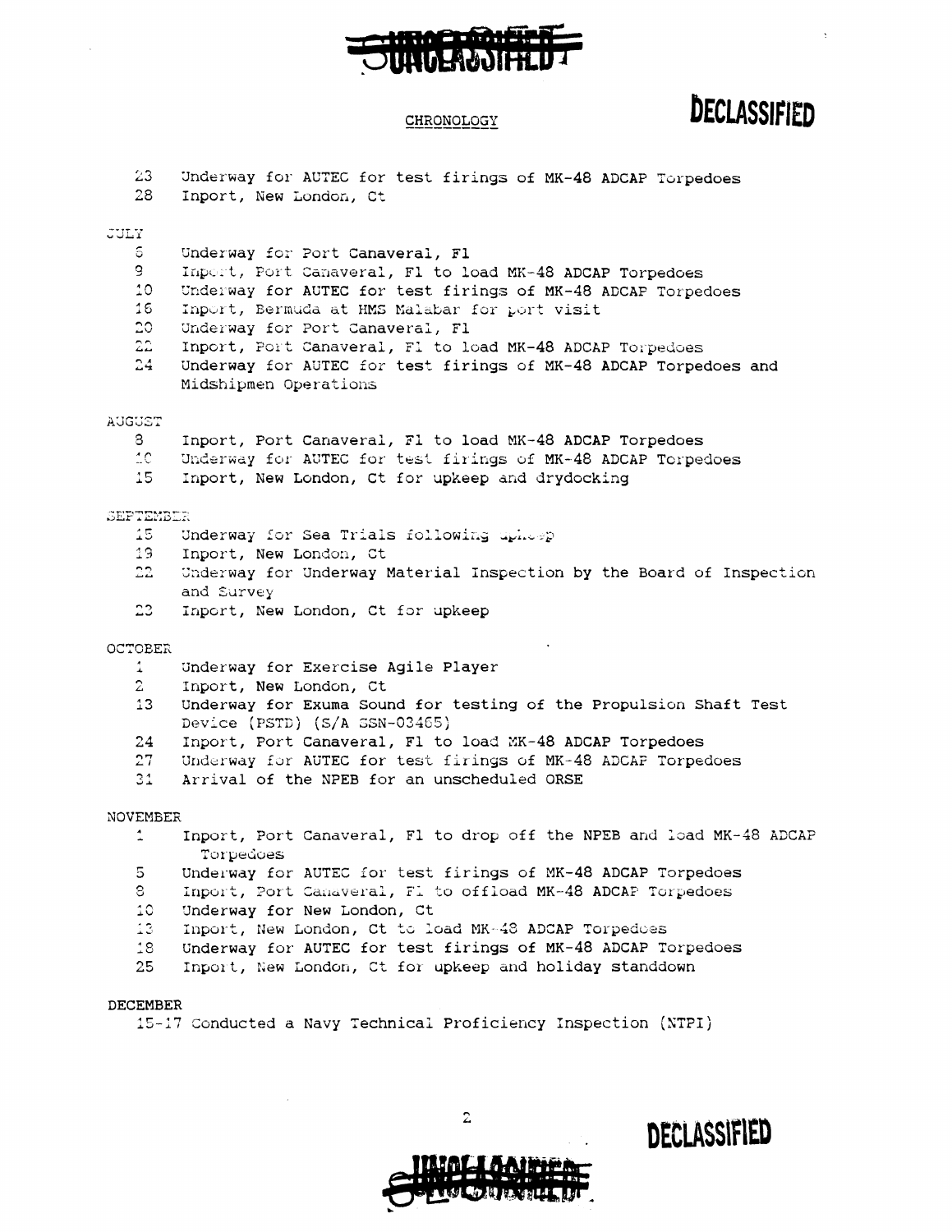

# **DECLASSIFIED**

### NARRATIVE

USS CITY OF CORPUS CHRISTI successfully completed two technical  $t$ valuation shots of the MK-48 Advanced Capability (ADCAF) torpedo during January on the AUTEC range. In between trips to AUTEC the ship visited Fort Lauderdale, F1. The ship then returned to New London, Ct in February for upkeep at the Naval Submarine Support Facility Groton, New London, Ct.

During March, USS CITY OF CORPUS CHRISTI again successfully completed more technical evaluation shots of the MK-48 ADCAP Torpedo on the AUTEC larise. The ship also conducted a dependent's cruise and was visited by Vice Admiral Bruce DeMars, USN, Deputy Chief of Naval Operations for Submarine Warfare.

April and May saw more technical shots by the USS CITY OF CORPUS CHRISTI. buring this period the ship also made preparations for an Operational Reactor safeguards Examination (ORSE). The CRSE was completed at the end of April with a overall grade of "EXCELLENT". The ship returned to New London, Ct and commenced a battery replacement on 15 May.

During the summer, June through August, the ship completed a Limited  $D$ perational Test and Evaluation (OT-IIA) of the MK-48 ADCAP Torpedo which led to the program decision to commence limited production of the torpedo. Enclosure  $(4)$  is the report of the evaluation. Also the ship participated in a test of the BLOCK E upgrade to the AN/BQS-15 active sonar which was designed to improve the mine detecting capability of the sonar. Enclosure  $(5)$  is the report of the evaluation. In addition to the testing, the ship participated in CORTRAMID '87 providing underway experience to 183 1:dshipmen Second Class from NROTC units in the Charleston Operating Areas and 100 Midshipmen Second Class from the U.S. Naval Academy at the AUTEC range.

During the month of September the ship underwent an upkeep and an interim drydocking to repair the ship's anchor and main ballast tank vents. While in upkeep the ship was visited by Adm Carlisle Trost, USN, Chief of Naval Operations. At the end of September the ship successfully completed an Underway Material Inspectian by the Board of Inspection and Survey. On 30 September the ship commenced participation in Exercise Agile Player. The Underway Material Inspection by the Board of Inspection and Survey. On 30<br>September the ship commenced participation in Exercise Agile Player. The<br>purpose of Exercise Agile Player is to send all operational submarines in<br>t

Cctober started with the ship getting underway for **Exercise Agile Player AL** C300. Also the ship was selected for its fourth consecutive Battle Efficiency "E" award and fifth consecutive Engineering Red "E" award. The ship then proceeded to the sound range at Exuma Sound for testing of the Propulsion Shaft Test Device (PSTD) and then to AUTEC for more technical evaluation firings of the MK-48 ADCAP torpedo. While on range at AUTEC at the end of 3ctober the ship embarked the CINCLANTFLT Nuclear Propulsion Examining Board (NPEB) for an unscheduled ORSE during the transit to Port Canaveral, Fl. The ship was evaluated as "Above Average" overall.